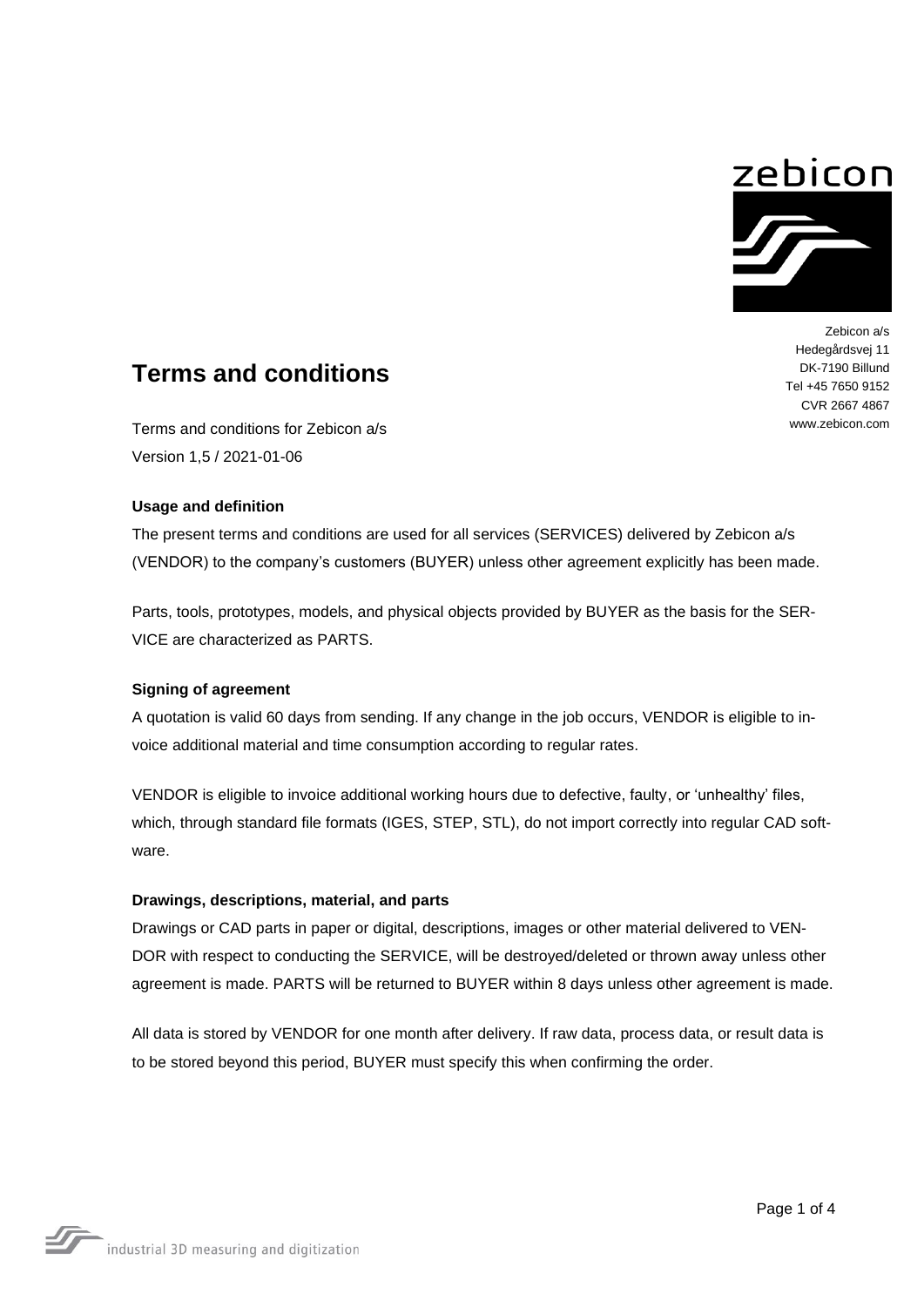

## **Disclosing of material facts**

When launching a project, BUYER has a duty to disclose all material facts about the PART regarding personal safety and work environment.

In cases where the job or part of the job is conducted at BUYER'S or a third party's facilities, BUYER is responsible for providing all relevant information regarding personal safety and work environment, including possible safety instructions.

BUYER is also responsible for advising about all factors that might influence the operation and safety of the metrology equipment used for conducting the job. Including, but not limited to, lighting and environmental conditions, as well as access and space.

Waiting and/or non-productive time is invoiced separately in addition to the quotation or order confirmation.

## **Delivery time**

Delivery time is agreed individually because of the nature of the service. Delivery time is estimated by VENDOR in the best way possible in accordance with the conditions presented at the time of making the quotation or confirming the order. The delivery time is calculated from the day the parties agree upon the details of the SERVICE, and the PART is at VENDOR'S disposal.

## **Delay**

If VENDOR realizes that he cannot deliver in time or a delay is possible, he is to give written information to BUYER about this immediately and at the same time state the reason and a new expected delivery date.

If the delivery delay is caused by force majeure or BUYER'S action or non-performance, the delivery time is prolonged to the extent which is considered fair under the circumstances.

## **Delivery**

Results and data are delivered electronically/in digital form via VENDOR'S WeTransfer Channel. Alternatively, delivery can happen via e-mail, shipment of a physical disk, or after BUYER'S instruction.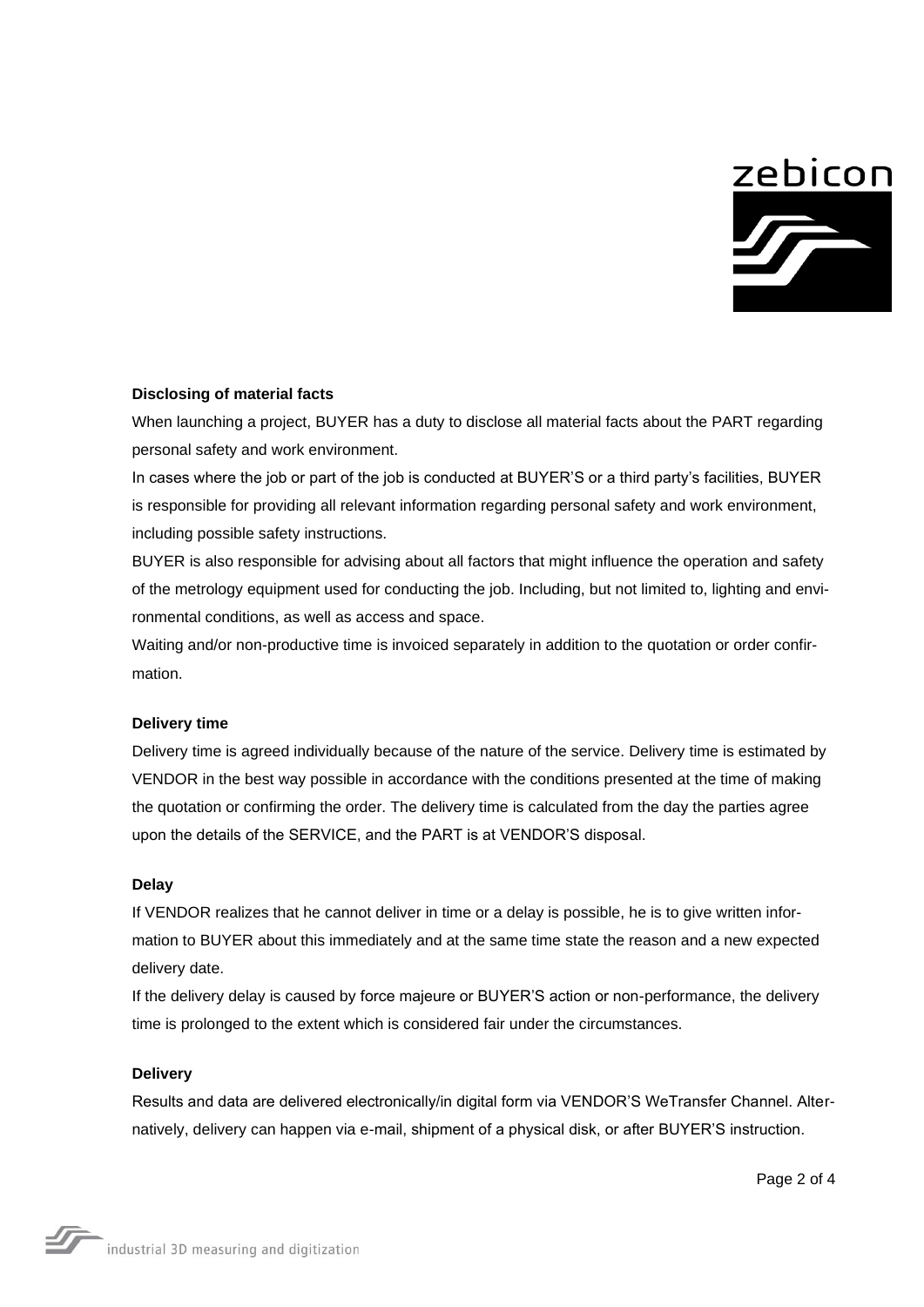

#### **Price and payment**

Prices are given in DKK and are exclusive VAT, shipment, packaging, and possible handling costs. The payment terms are end of the month  $+$  15 days.

VENDOR is eligible to demand payment on account, if the accumulated balance in VENDOR'S favor has passed DKK 50,000.00 regardless of the payment terms.

Without explaining, VENDOR is eligible to demand prepayment. This will be evident from the quotation or order confirmation.

A 1.5% penalty of the amount due is added for each month or part of a month the payment is pass the due date.

When sending out payment reminders, VENDOR is eligible to calculate a separate fee.

## **Property**

The delivery remains the property of VENDOR until the full amount has been paid. Instruments and tools provided in delivering the SERVICE remains the property of VENDOR, regardless that development and/or manufacturing has been separately invoiced to BUYER. Every kind of technique, strategy, or method that VENDOR should develop in respect to VENDOR'S services, belongs to VENDOR, regardless that this is developed in cooperation with BUYER.

#### **Complaints**

BUYER is entitled and obliged to inform VENDOR of errors or shortcomings in the delivery. This is to be done as soon as possible and within 8 days from delivery.

Complaints are entitled solely based on the delivery and thus not in connection with possible processes that BUYER undertakes or wish to undertake in his own systems.

VENDOR is entitled and obliged to remedy errors or shortcomings due to flaws in processes or handling. It is VENDOR'S evaluation if this is best remedied through modifications or by redoing the whole or part of the process.

Complaints do not entitle BUYER to a price reduction or cancellation of the agreement.